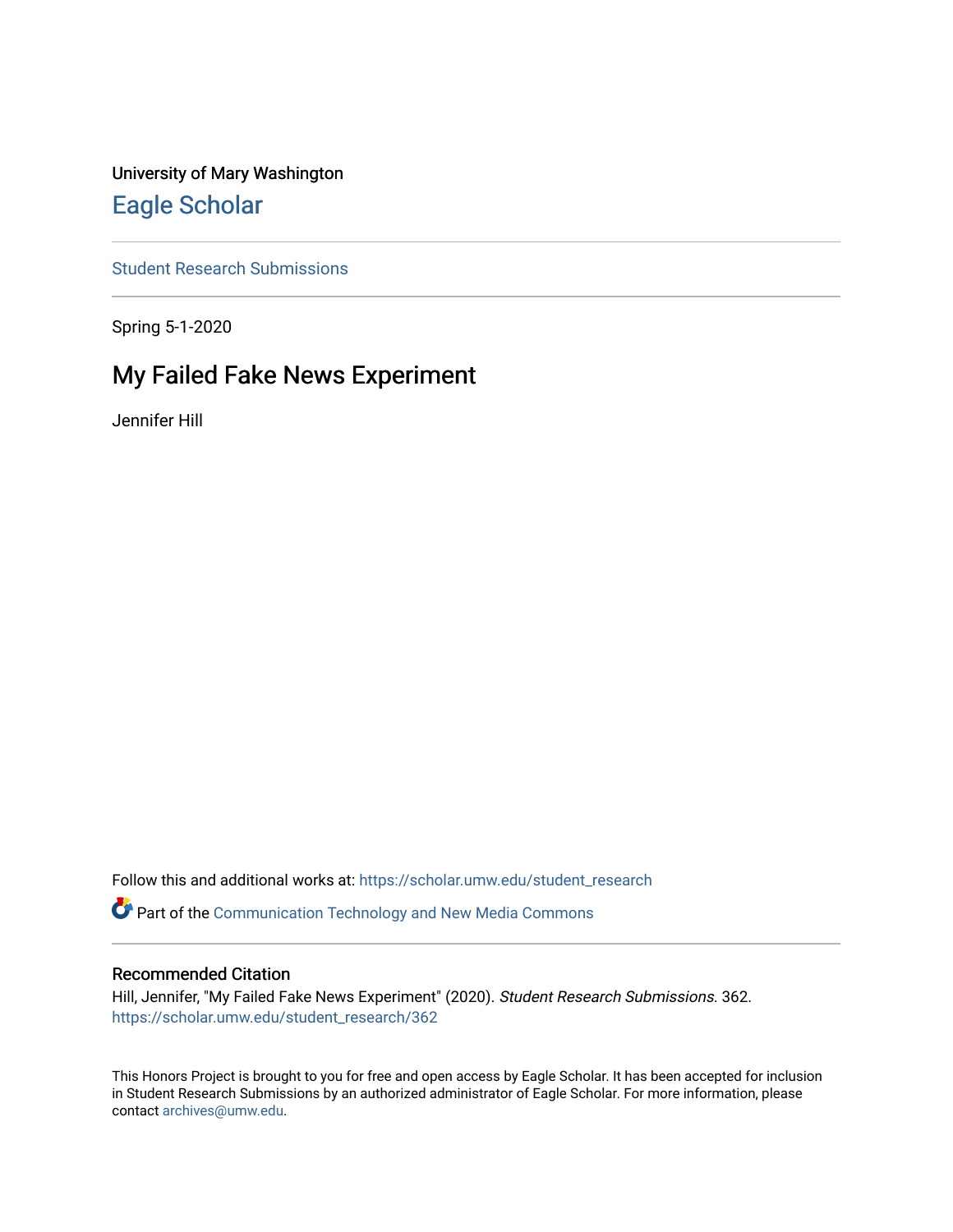# My Failed Fake News Experiment

I remember exactly where I was when Donald Trump won the election. It was my freshman year at the University of Mary Washington, and some people on the floor of my residence hall had gathered in Marshall's dingy common room to watch the numbers roll in. I attempted to find solace in this group, but it didn't work. I specifically remember one guy saying, "I mean how bad could it be with Donald Trump as President?" I've seen him a couple of times since the election, but I've always wondered if he would stand by that now. After this comment, I retreated to my room, a single with minimum furniture and minimum decorations. I turned on my tiny TV with its hazy and blurry screen. As the night went on, I grew grateful for the haziness of my TV as it distanced me from what was happening. It was early in the morning, maybe 2 or 3 AM, when it became clear. They won. I'm not directly referring to Donald Trump in this case, but *them.* The people who spread fake news and planted seeds of doubt into American minds. *They* had won, and truth was dead.

## My inspiration

After the election, I became obsessed. How could Americans, who pride themselves on their free press and truth in journalism, succumb to these influences? I grew desperate for answers. That's when I stumbled upon Craig Silverman.<sup>1</sup> Craig Silverman has been studying fake news since the 1990s. Silverman, the former head of BuzzFeed's Canadian division, was asked by the company to once again take up his research into fake news. Before the 2016 election, Silverman tried to raise the alarm to Americans about the pervasiveness of fake news. Unfortunately, it was too late. Many were already devoted to this fake news, wholeheartedly believing in the alternative reality presented to them. After the election, I continued to follow Silverman's writing because I appreciated his devotion to identifying fake news and finding the truth.

Shortly after the election, Pizzagate happened.<sup>2</sup> Pizzagate was a conspiracy theory that high-ranking government officials, including Hillary Clinton and her staff, were running an underground human trafficking and child sex ring. It was believed that the Comet Ping Pong restaurant and pizzeria in Washington D.C. was involved in these illicit activities. These rumours were spread on various social media platforms and prompted a man from North Carolina, armed with a rifle, to travel to the Washington D.C. restaurant to investigate the claims. By this point, we had already seen what fake news could do for elections. However, we had not seen what fake news could do to prompt violence. This incident also hit close to home. As a native

<sup>1</sup> <https://www.buzzfeed.com/craigsilverman>

<sup>&</sup>lt;sup>2</sup> <https://www.buzzfeednews.com/article/zoetillman/comet-ping-pong-pizzagate-shooter-pleads-guilty-to-weapons>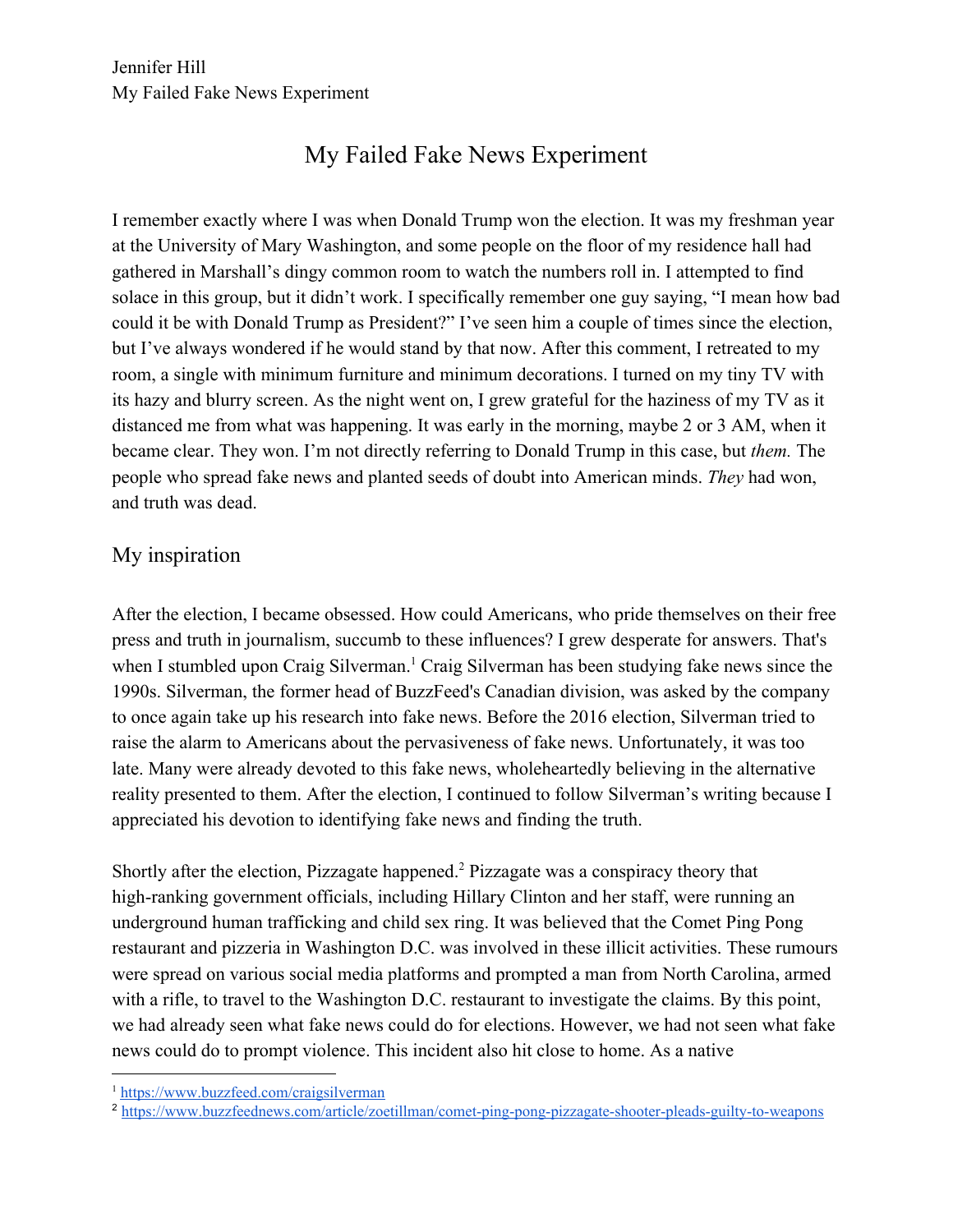#### My Failed Fake News Experiment

Northern-Virginian, D.C. holds a weird, sacred spot in my heart. To see someone attempt to inflict violence on people who are almost my neighbors was terrifying. Around this time, another fake news researcher, Mike Caulfield, came to speak at UMW.<sup>3</sup> I attended, grateful that fake news was being discussed not only by journalists, but by students, scientists, and historians. During the Q&A, I asked Mike if he thought more incidents like Pizzagate would happen. He agreed. Fake news could prompt people to want to hurt others.

This was a scary thought and it sat with me for quite some time. Fake news, in an ironic sense, was becoming real. It poses a real threat to many of our systems and institutions that rely on facts and truth, a threat to our wellness and safety. This threat prompted me to grapple with fake news in my own way.

### My intention and plans

In my sophomore year, my fake news project began to take form. How could I prompt students, faculty, and staff to think about fake news and the media they consume? Well, what better way than to impersonate the thing you are trying to fix? I decided that I would write fake news about my University. This was tricky. At multiple times during my university career, I have been at odds with this institution. Especially during my sophomore year, you could say we were not on the best of terms. This brought up the first thing I would have to be wary of during my project; not punching down or insulting the university. I was not afraid of the repercussions, but I believed that to make the most effective project that anyone would listen to it my intentions would have to be clear and unmistakable.

For about three years, I had a Google Doc that I would add fake news stories ideas to. Then, in a flash, it was my senior year and it was time to put my Google Doc ideas into action. I planned to create a fake news website that would claim to report real news. I wanted to call it *Underground Mary Washington*. This, of course, is a play on the University's initials and a food place that was open during my first three years called The Underground. I wanted this website name to be a clear reflection of the University that would make those at UMW trust this website.

I also wanted the website to seem credible down to the TLD (top-level domain) that I chose. I work at my university's Digital Knowledge Center as a tutor and manager. As a tutor, we have a presentation we give to students about choosing their domains and how to curate a digital identity. In this presentation, we demonstrate that students can choose any TLD that they want. This includes the typical .com, but also extends to .net and .org. Every time I do this presentation, students are shocked. Is anyone vetting these TLDs? Not really. We were raised

<sup>3</sup> <https://youtu.be/Gbjdz97Gc-M>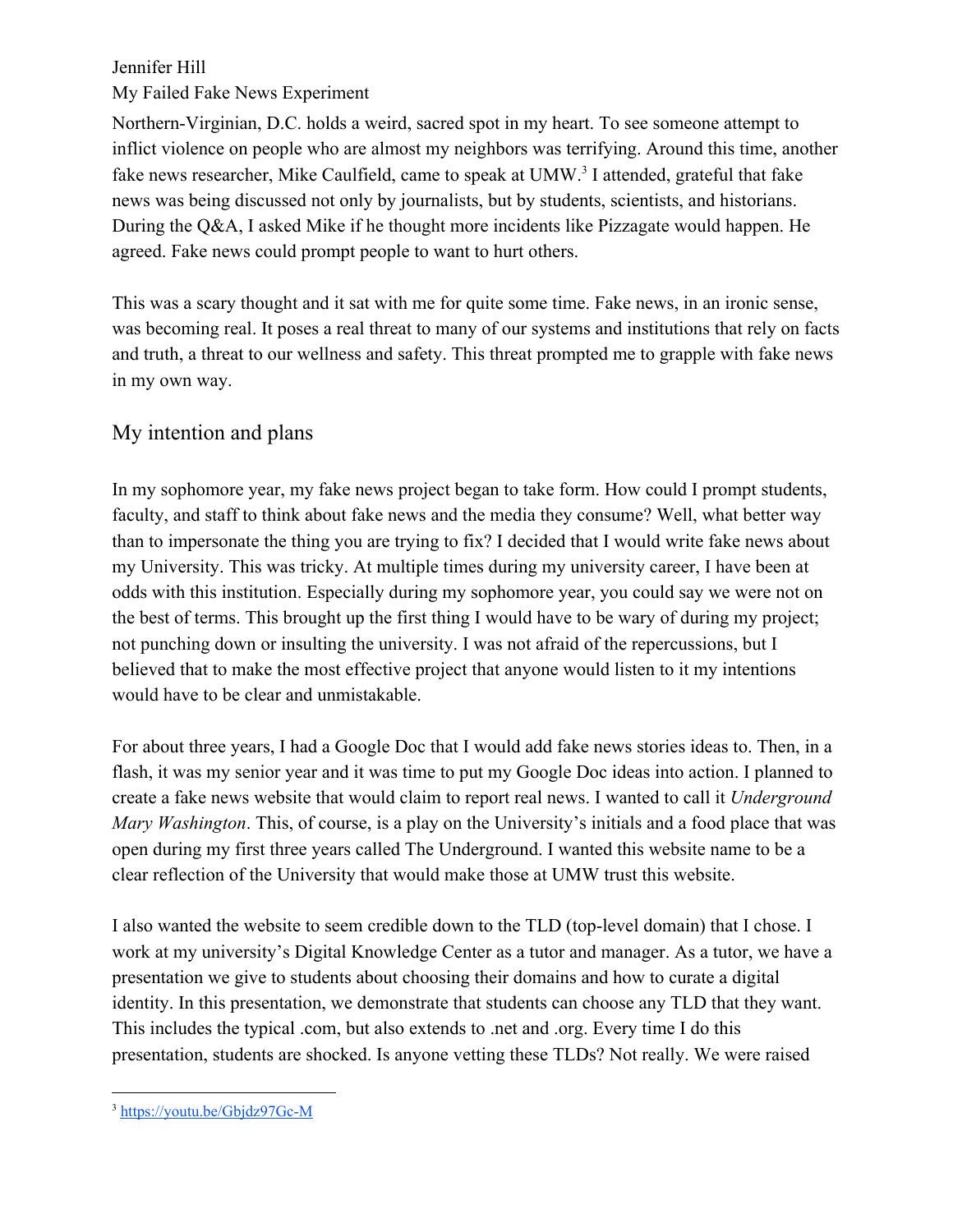My Failed Fake News Experiment

with the belief that you should trust .orgs and after this presentation, I see students second-guessing all those sites they have used for research. Was that .org trustworthy? Maybe; maybe not.

This was another piece to my puzzle. After my fake news project, I wanted students to think about the sites they visit and to think about why they trust them. Another piece to my fake news puzzle was a second website I was going to call "Elucidation." This website was going to be the opposite of the *Underground Mary Washington* website. It was going to reveal the truth and fight with the *Underground Mary Washington* site. More on this later.

For years, I was gathering these pieces in my head: ideas, scattered and unconnected. It was in my Junior year when I had the great fortune of taking a course taught by my advisor, Zach Whalen. In this Electronic Literature class, we studied a variety of electronic literature works and mediums. It was here where I was first introduced to the idea of netprov. Netprov or "networked improv" narrative is a form of electronic literature that is networked, collaborative, and improvised in real-time. A signifier of netprov is that it uses social media and websites to facilitate a story. This medium, which was established by Rob Wittig and Mark C. Marino, fascinated me. I became even more entranced by Rob Wittig and Mark C. Marino's works, especially their netprov, Occupy MLA.<sup>4</sup> Occupy MLA was a 15-month long netprov that satirized the adjunctification of higher education. This netprov was told through the perspective of three fictional adjuncts who were rebelling against their institution and the ways they navigated the fallout from their insurgency. The goal of promoting a conversation about tenure in the Modern Language Association was achieved, albeit controversially, with much pushback from the MLA community at large.

Their netprov surrounding the MLA organization was the perfect inspiration for my fake news project. It was bold and cheeky. But through its almost guerilla-type use of social media, it prompted people to rethink the system of higher education. I sat there, poring over anything I could find about Wittig and Marino's netprovs. In their works I found exactly what I must do with my fake news project; create a network of social media accounts and websites to impersonate a fake news organization. Only through creating this network and sharing it with others could they critique and analyze their position in this network. I wanted to offer everyone a moment to think about how they get their media and why it's important to stand back and see the system spread information and fake news.

<sup>4</sup> [http://markcmarino.com/wordpress/?page\\_id=117](http://markcmarino.com/wordpress/?page_id=117)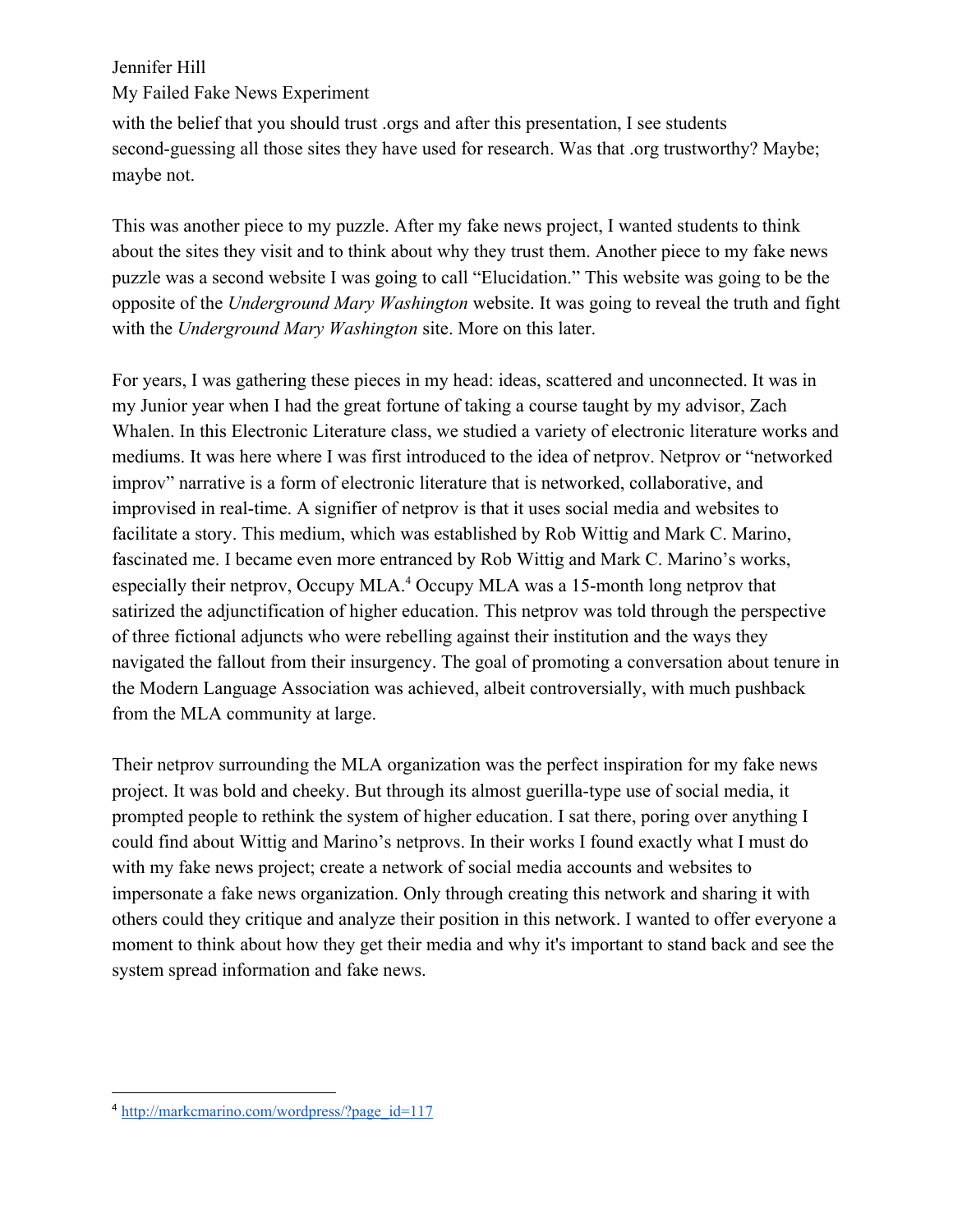Jennifer Hill My Failed Fake News Experiment

## Meet Daryl and Gabe

Another crucial part of netprov is its use of characters. In Wittig and Marino's MLA netprov, they were not writing as themselves, but through characters. This meta-writing is something I wanted to facilitate in my fake news netprov. I specifically wanted to comment on the types of people who report fake news. I also wanted to comment on the media producers I have worked for. I occasionally freelance and work with people who have good intentions about the media I produce but lack an understanding of how to "interweb." In other words, they consume media but do not understand that producing and spreading media is a completely different story. Thus, I wanted to create two characters who were the actual creators of this fake news.

The first character was Daryl Scott. I must admit, Daryl is quite stereotypical. That said, most of us have a Daryl in our lives. He is around 40-45 years old, white, and cis-gendered. Moreover, Daryl is intelligent and well-educated. However, Daryl is a troglodyte and not proficient in Internet lingo. He is angry at the world and what he views as encroachments on his rights. He is lonely. Alone and stubborn, Daryl forges his own path, no matter how that dark path may stray.

Daryl's compatriot in his fake news is Gabe Powell. In many ways Gabe and Daryl are similar, but in many ways, they diverge. In my story planning, I nicknamed Gabe "The Kid," as he is in his late 20s. He is innocent, submissive, a worrier, and a follower. Unlike Daryl, he is proficient in the Internet. He understands the current media environment and can fluently speak Internet lingo. The most important thing that Gabe shares with Daryl is his loneliness. He feels isolated and that no one can understand him. Well, until he meets Daryl. I never planned to fully divulge how Daryl and Gabe met, but I always pictured that it was on a fake news forum. I envision this forum as a place where people both produce and consume fake news. I must admit, that this was inspired by the intriguing Quadriga story as the men in that article met similarly.<sup>5</sup> Quadriga or Quadriga Fintech Solutions was, at one point, Canada's largest cryptocurrency exchange. However, after the mysterious death of its founder, Gerald Cotten, his deceitful past and relationship with Quadriga co-founder, Michael Patryn, was revealed. It was discovered that the duo met on TalkGold, a website known for facilitating Ponzi schemes. After discovering this sordid past, many alleged that Quadriga was a Ponzi scheme and not a verifiable cryptocurrency exchange. Besides that, Daryl and Gabe, despite their differences, found companionship in each other and their work in fake news.

It is important to note that Gabe is also in the fake news game for the money, as there is a lot of money to be made in the fake news gambit. Coupled with companionship, the money motivates

<sup>5</sup> <https://www.vanityfair.com/news/2019/11/the-strange-tale-of-quadriga-gerald-cotten>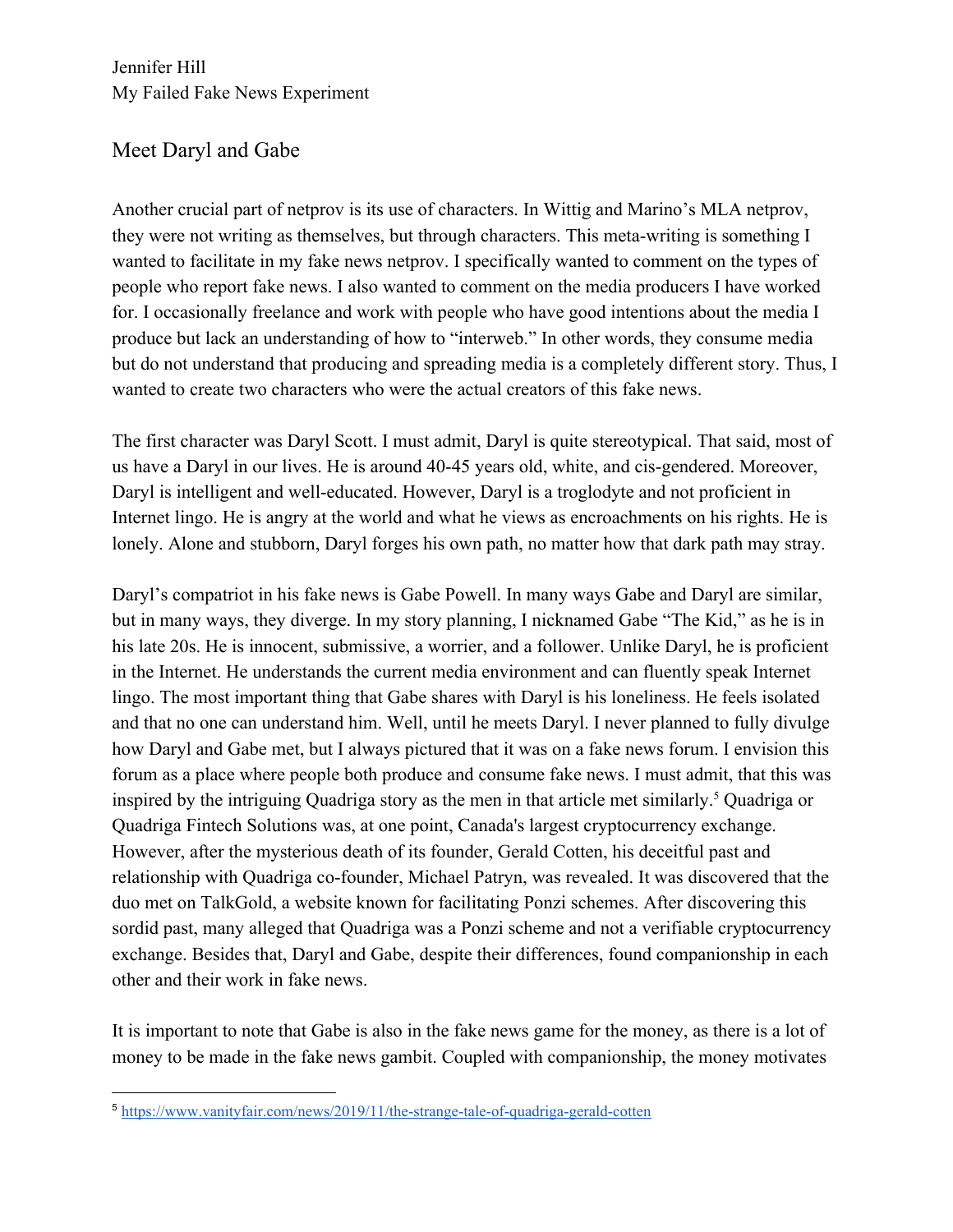My Failed Fake News Experiment

Gabe to stay with Daryl for quite some time. However, this relationship turns sour as Gabe and Daryl's differing beliefs fuel a growing divide in their friendship and work.

## What's the story?

Once I made these characters, I had to give them a story, a purpose. When I was faced with this, I turned to Dan Harmon's Story Circles, which I had worked with in my Digital Media Studio class with Cartland Berge.<sup>6</sup> While usually made for humour, these story circles are based on the Hero's Journey, which is exactly what I wanted for Gabe. This story circle is composed of eight sections:

- 1. Comfort Zone
- 2. Need/Desire
- 3. Unfamiliar Situation
- 4. Adaptation
- 5. Get what they wanted
- 6. But they pay a price
- 7. Return to comfort zone or familiar situation
- 8. Having changed

These sections served as the basis for my plot, which I shall summarize below:

In the beginning, Daryl, in his comfort zone and is best described as an a\*\* and a producer of fake news. He desires to fool people and to be heard or seen. He does not care how risky the story is; he wants to publish it. However, his usually smooth fake news company encounters a serious road bump. His only employee, Gabe, is slowly eaten away by what they are doing and leaves him and the company. This is an unfamiliar situation for Daryl, who is usually in unfailing control. Without Gabe, Daryl struggles to remain relevant and popular. Stubborn, as always, he attempts to continue producing fake news, even without his "magic man." He still manages to achieve what he wants: pure, unfettered chaos and a world in which untruths exist with the truth. Despite his success, he pays an intense price. He is once again lonely and no longer with his person who believes to be in the same "reality" as him. Simultaneously, this lonely state is comfortable for Daryl. Eventually, he grows defeated by Gabe's attacks and stops publishing fake news. He is changed as he, for the first time, experiences true loneliness after losing the only person he had in his life. He also for the first time in his life is scolded and scorned by the man he once thought of as a son. He is hurt and runs away to the radio silent section of West Virginia to find solace and get away from it all.

<sup>6</sup> <https://i.pinimg.com/736x/3b/48/2d/3b482d3884aae59ea0b6d24790b621d0.jpg>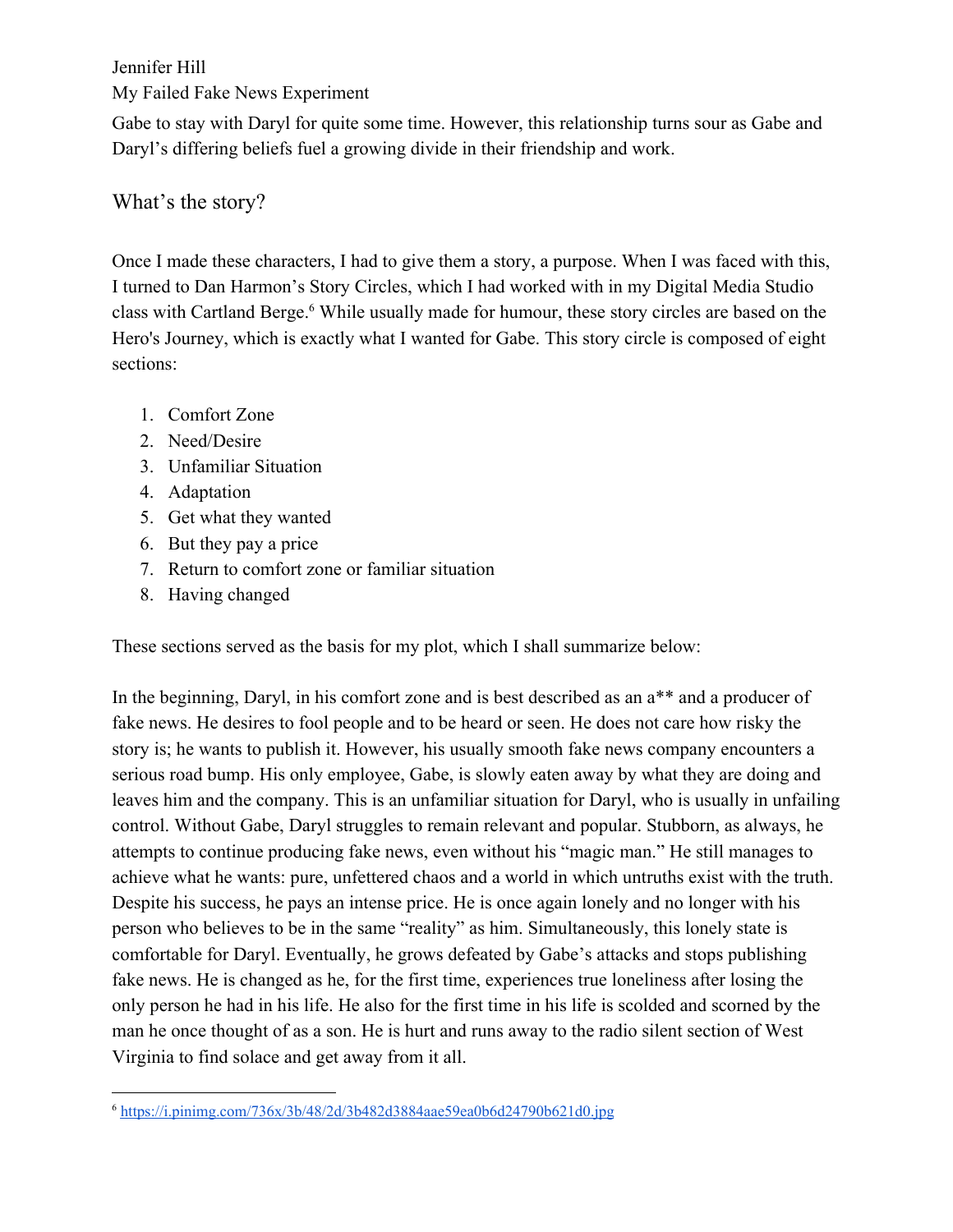Jennifer Hill My Failed Fake News Experiment

Meanwhile, Gabe Powell experiences his own journey. In the beginning, Gabe allows money and companionship to overcome his better judgement. He is blinded by what he wants and silences his internal need for the truth. To start, he is a committed publisher of fake news and allows this to become a part of his identity, so he can bond with Daryl. However, deep inside of him, something is not right with this situation. Lying may be the most fun for most, but it is not for Gabe. What he is doing and condoning begins to uncomfortably sit with him, and he becomes overwhelmed by the need to do good. He breaks away and finds himself in uncharted territory: freedom from any overbearing powers. Gabe creates his own news website, *Elucidation*, which is rooted in the truth. Through this website, Gabe begins to fight back against Daryl and the fake news he is peddling. Every time Daryl publishes a fake news story, Gabe publishes a story that walks through the mistruths Daryl has created. Coming to terms with his newfound power, Gabe confidently mocks *Underground Mary Washington* and Daryl's attempts to lure him back. Gabe gets what he wants: truth and honesty in journalism. Yet, all is not well for long. Daryl stops producing *Underground Mary Washington*, and despite this being a victory, it is not. Gabe no longer has any UMW fake news to bust. Without a purpose, Gabe once again grows lonely. However, he settles with this loneliness as he knows that he does not need to give up his need for truth, for companionship. Gabe is now changed and empowered by the dizzying and confusing situation he was once in. He is motivated and decides that he will attend journalism school so that he can properly learn journalism and write well-formed critiques.

Using my completed story circles, I was able to create a plot structure. Like any typical plot structure, this graph contained exposition, rising action, conflict, climax, falling action, and a resolution. I then plotted my character development to this chart. After charting these points, I created a week-by-week plan of what was going to happen in my netprov. This focused more on the fake news stories I was going to write, which included:

- Jason Sudeikis, Famous UMW Alumnus, To Consider Donation To University<sup>7</sup>
- 5 Photos of Eagle Landing Before it Was a Res Hall<sup>8</sup>
- Mysterious Broadcast Causes Widespread Panic at Newly Reopened Willard Hall
- UMW to Construct One Desired Path, Vote for Your Choice
- UMW Dining to Consider All Gluten, All Nut Dining Option

The first two of these articles came to fruition. The process for writing these was interesting as I have never even written for a high school newspaper. Thus, I decided that the best course of action for me would be to follow the journalistic inverted pyramid. After refining the content of these articles, I published them onto the *Underground Mary Washington* website. Another piece

<sup>7</sup> <http://undergroundmarywashington.org/jason-sudeikis-famous-umw-alumnus-to-consider-donation-to-university/>

<sup>8</sup> <http://undergroundmarywashington.org/5-photographs-of-eagle-landing-before-it-was-a-residence-hall/>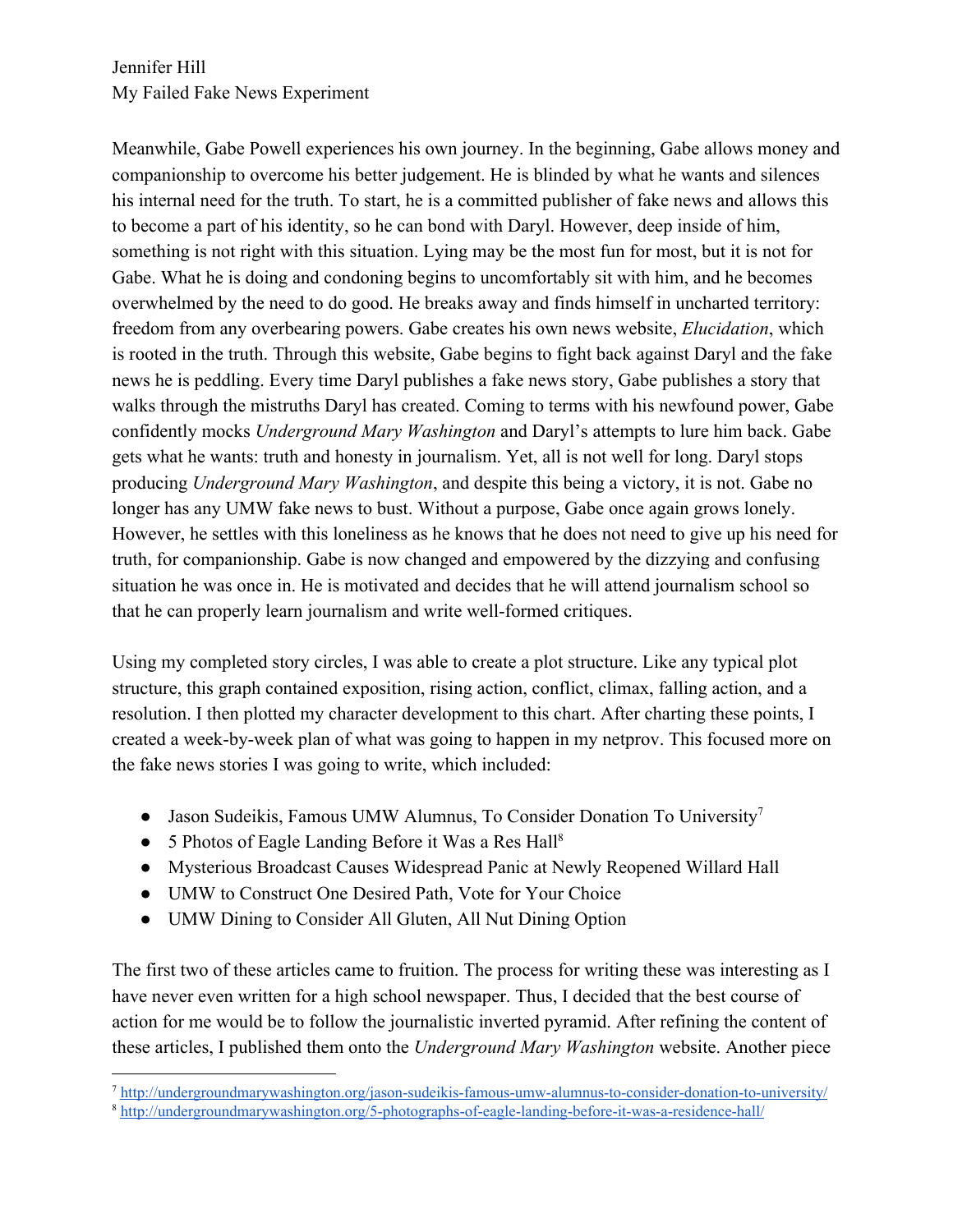#### My Failed Fake News Experiment

of netprov is a coordinated social media presence. Consequently, I also published these articles onto *Underground Mary Washington*'s Facebook and Twitter. I hoped that Facebook would catch that my page is associated with UMW and would recommend that people follow the page. This was incorrect and I did not get one like on my Facebook page. This was the first of many failures of my experiment.

## The Failures

Because I wanted to keep my identity concealed, I kept this project quite mum. Only my parents and my roommate knew I was doing this project. In hindsight, I would have tried to gather a group of people who knew what I was doing and could have liked the page I had created. However, I did not want this project to get back to me. So, I kept posting on this Facebook page and the *Underground Mary Washington* Twitter profile and...nothing. It was disheartening for two reasons: no one was engaging with content and Facebook truly does not promote content like they used to. Facebook used to promote organic content (e.g. groups, pages, etc.) onto your feed, but now through this project, it has become abundantly clear to me that unless you pay to promote the content, it will go unnoticed. It was not for lack of trying. I tried to make memes and @ the right people, but it did not inspire the engagement I sought. This was a failure on my part to reach the audience I was trying so desperately to have communication and a conversation with.

Then coronavirus happened and the landscape shifted significantly. As soon as coronavirus hit the world's attention en masse, fake news came pouring out: flowing abundantly and willing itself to stick on anything and anyone. One of the first coronavirus fake news stories I saw was about Russia. The fake news producers attempted to convince people that the Russian government released Siberian tigers every night to scare people who broke quarantine. Marked as fake news on the Facebook platform, I assume that the fake news producers of this article went underground to avoid detection. However, as a fake news producer myself, I had to chuckle. I understood what these producers were doing; feeding into perceptions of something people have a limited understanding of (i.e. Russia) and the paranoia surrounding a situation (i.e. coronavirus). These were the exact techniques I attempted to use, especially feeding into people's perceptions of situations and rumours. Rumours are an amazing basis for fake news. In fact, rumour is what directly inspired my story on Eagle Landing.

However, fake news entering the public's conscience again due to coronavirus was also a killer for the project. It slowly became evident to me that we as a world are in a fragile state right now. Unsure of what the next few months are going to hold, we are willing to believe anything that entertains us and even attempts to answer questions we have. This is, in essence, what fake news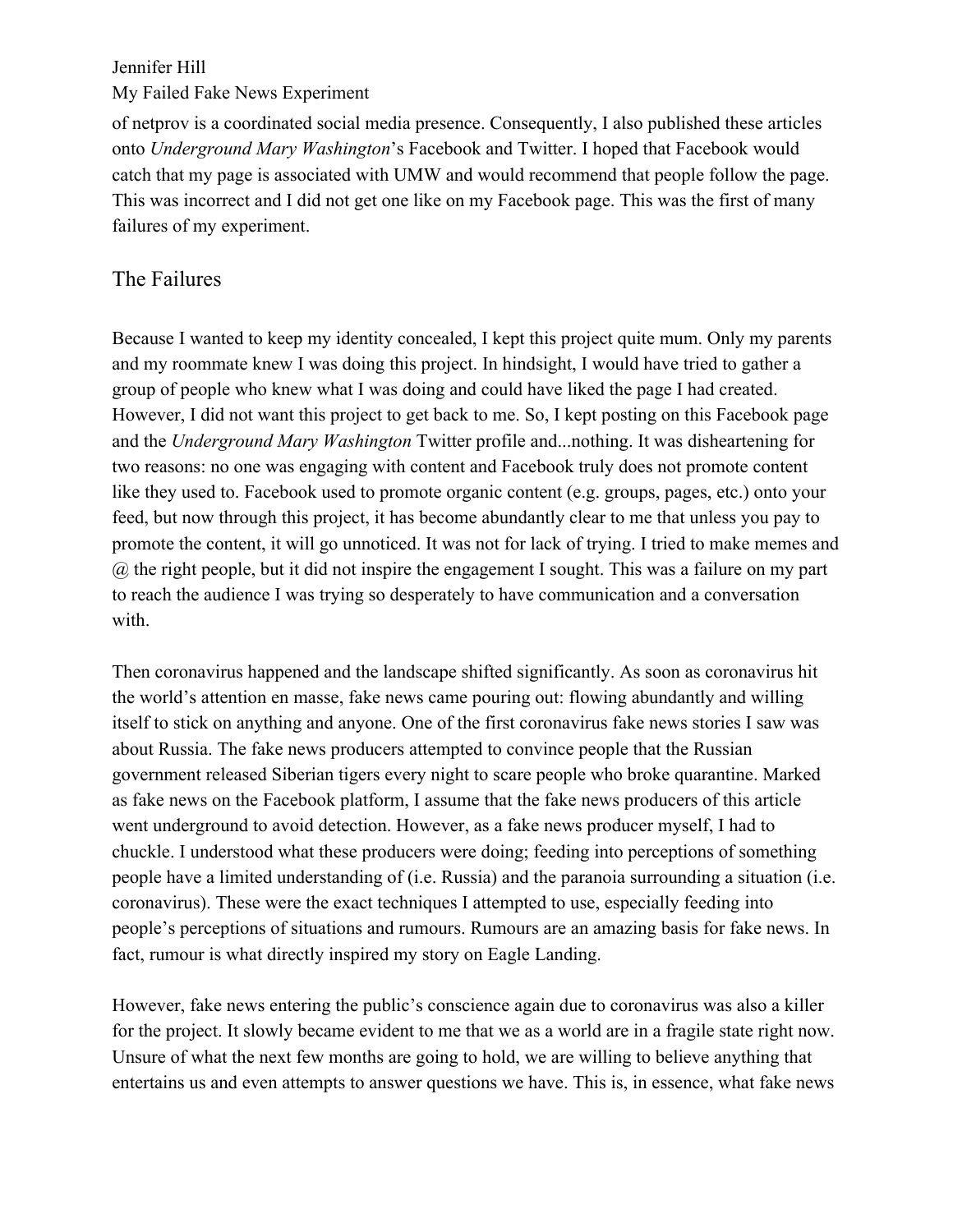My Failed Fake News Experiment

does. I felt guilty creating "believable" fake news for a weak audience to consume and believe. It felt unethical and a true abandonment of the goal of my netprov.

This realization was disappointing; all of it truly was, for this is my work and my glory failure. You are probably wondering, "why report on your failures?" As a Communication and Digital Studies major, I have become increasingly familiar with the filing drawer problem. This dilemma relates to publication bias and how researchers will not publish their failures or null hypothesis for fear of embarrassment and push-back. Not publishing failures is problematic and expensive, especially in the scientific realm, as other researchers will follow the same line of thinking and unknowingly and unnecessarily use research money to discover the same conclusion that a researcher has come to before.

Another consequence of the filing drawer problem is that not publishing failures means that others are not aware of the work you have been doing. As I mentioned before, only a handful of people knew about this project. Through publishing my failures, I hope to inform people of what I attempted to do and what I accomplished. Coming to terms with my failures has been difficult; however, I want to make the best of this. Thus, I have decided to conclude this long-winded article by detailing ways that you as a media consumer can avoid succumbing to fake news. Written in my own words, I hope that you find tips that help you consider your place in your media environment and how you consume media.

## Take it from a "Fake News" Producer - Tips on Avoiding Fake News

- 1. If it confirms your beliefs, it's probably fake. If you are reading an article and going "I knew it! I knew I was right," it's probably fake. For example, with my Eagle Landing story, I tried to feed into the common rumor that Eagle Landing was a hotel before it was a residence hall. As a fake news producer, I tried to make you confirm the misdirected beliefs you already had.
- 2. Check it against another source. Rarely is only one new source the only one that wrote about a story, especially if the content deals with an important subject like the government, celebrities, or situations. If something sounds too good to be true, read another news source's take on the story and see what information overlaps. If you can't find the story on another news site, then it may be fake news or the topic at hand may be quite esoteric.
- 3. Be cautious of old news being remarketed as "new" news. A popular trick of fake news producers is to take an event from the past and to write a narrative around it to make it appear like the event just happened. I was going to attempt something similar with my story about Willard Hall and a widespread panic caused by a live TikTok stream. This